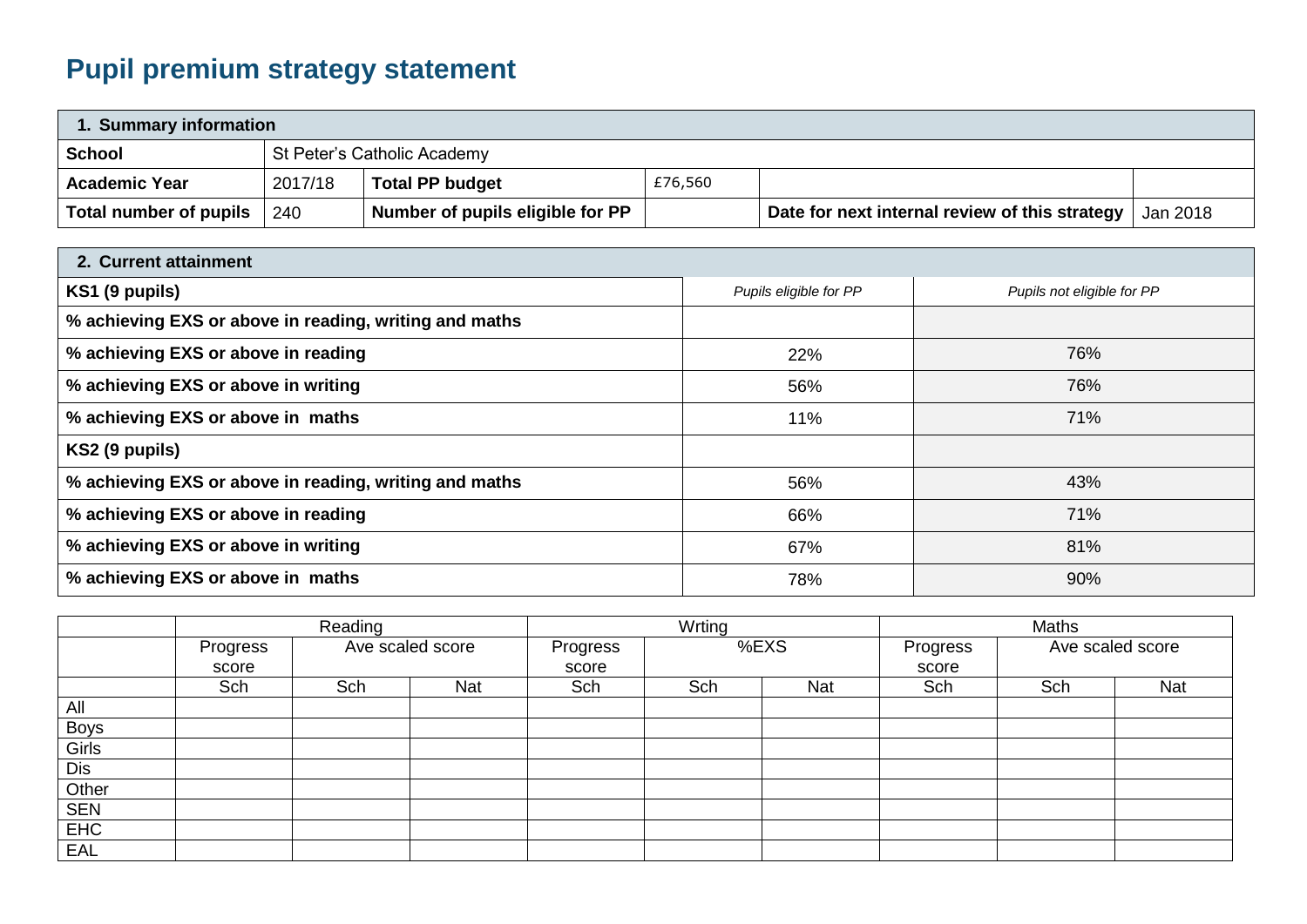|                                                                                                          | 3. Barriers to future attainment (for pupils eligible for PP including high ability)                                         |  |  |  |  |  |
|----------------------------------------------------------------------------------------------------------|------------------------------------------------------------------------------------------------------------------------------|--|--|--|--|--|
|                                                                                                          |                                                                                                                              |  |  |  |  |  |
| In-school barriers (issues to be addressed in school, such as poor oral language skills)                 |                                                                                                                              |  |  |  |  |  |
| Α.                                                                                                       | On entry into nursery, pupils are well below their age and stage of development in prime areas.                              |  |  |  |  |  |
| В.                                                                                                       | Limited vocabulary, poor spelling, punctuation and grammar, impacting on writing and reading outcomes.                       |  |  |  |  |  |
| C.                                                                                                       |                                                                                                                              |  |  |  |  |  |
| <b>External barriers</b> (issues which also require action outside school, such as low attendance rates) |                                                                                                                              |  |  |  |  |  |
| D.                                                                                                       | Attendance and punctuality rates for pupils eligible for PP. This reduces their school hours and causes them to fall behind. |  |  |  |  |  |
| Ε.                                                                                                       | Poor verbal communication skills, listening and understanding                                                                |  |  |  |  |  |
| F.                                                                                                       | Limited access to extra curricular activities                                                                                |  |  |  |  |  |

| 4. Outcomes |                                                                                                                                                                        |                                                                                                                                                                              |  |  |
|-------------|------------------------------------------------------------------------------------------------------------------------------------------------------------------------|------------------------------------------------------------------------------------------------------------------------------------------------------------------------------|--|--|
|             | Desired outcomes and how they will be measured                                                                                                                         | Success criteria                                                                                                                                                             |  |  |
| Α.          | PP children achieve a good level of development regardless of starting points.                                                                                         | Pupils eligible for PP in Reception and Nursery make rapid<br>progress by the end of the year so that all pupils eligible for PP<br>achieve GLD                              |  |  |
| В.          | To improve progress and outcomes in English, grammar, spelling, vocabulary and<br>punctuation.                                                                         | Pupils in line, or above, national outcomes in EGPS.                                                                                                                         |  |  |
| C.          |                                                                                                                                                                        |                                                                                                                                                                              |  |  |
| D.          | Improvement in attendance rates for a small minority of PP pupils. Punctuality rates for<br>pupils eligible for PP increases and is inline or better than their peers. | All PP children are punctual and invites to breakfast club and<br>after school club are implemented where appropriate.<br>Improvement in attendance of pupil premium pupils. |  |  |
| Ε.          | To improve pupils' self-confidence and communications skills.                                                                                                          | Children to access and achieve English Speaking Board public<br>awards, including debates for older pupils.                                                                  |  |  |
| F.          | To ensure fair access and inclusion in after-school activities and events                                                                                              | 100% of PP pupils accessing at least one after-school club                                                                                                                   |  |  |